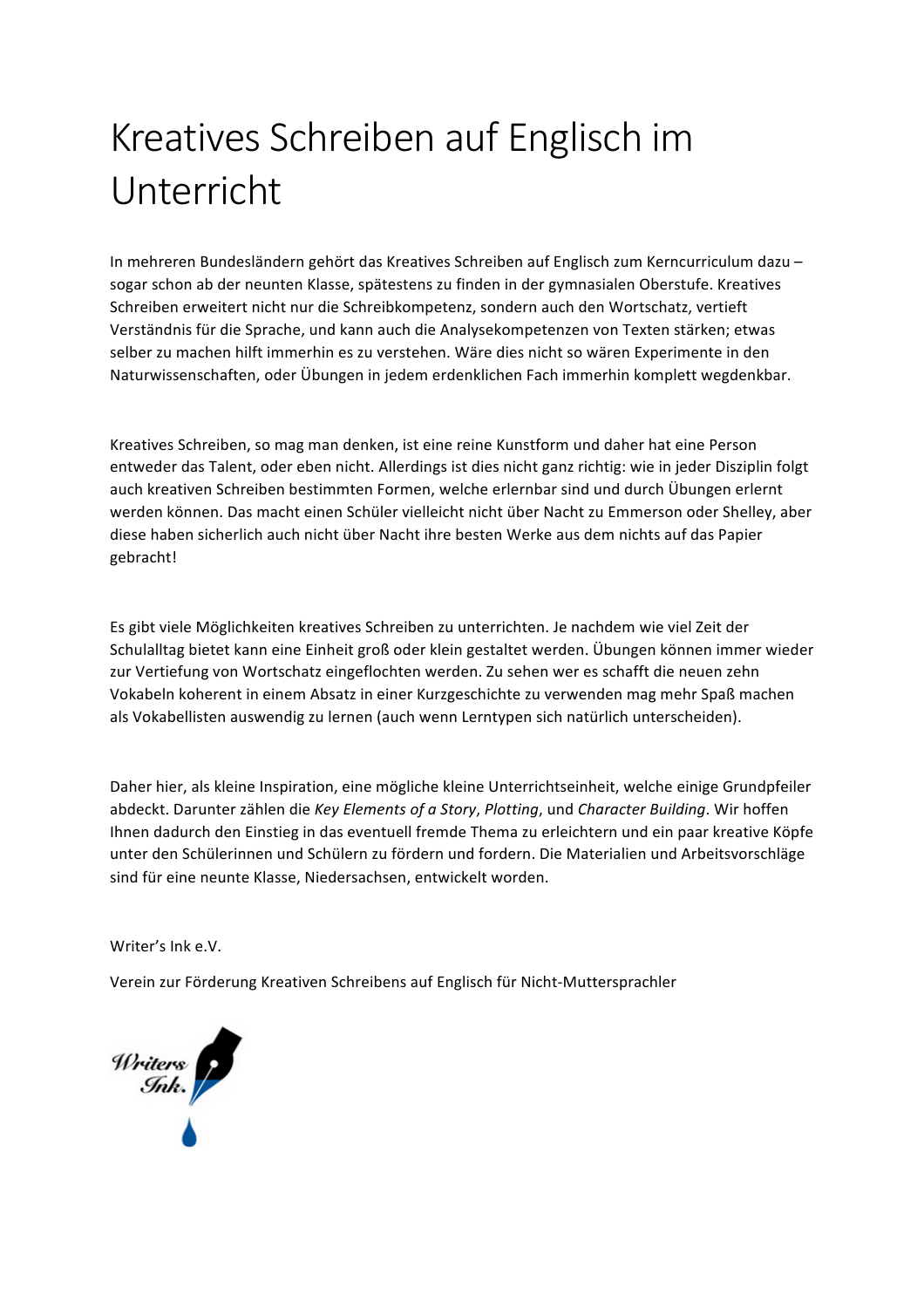# $9<sup>th</sup>$  Grade, Creative Writing: A teaser

Educational objective: The students can rewrite a known iconic fairy tale creatively.

| Phase            | Content                                                                                                                                                                                                                                                                                                                                                                               | Social form          | Media / Material                                                    |
|------------------|---------------------------------------------------------------------------------------------------------------------------------------------------------------------------------------------------------------------------------------------------------------------------------------------------------------------------------------------------------------------------------------|----------------------|---------------------------------------------------------------------|
| Introduction     | Shows the comic to the pupils.<br>What do they think about the story?<br>Explanation of the goal of the lesson.                                                                                                                                                                                                                                                                       | Classroom discussion | <b>Comic: Hansel and Gretel</b>                                     |
| Work phase I     | Getting started. (Gathering prompts.)<br>What is needed to write a story? What do you need to<br>think about in advance before you start?<br>Distribute worksheet<br>What are the typical elements of a story? $\rightarrow$ Write down<br>examples on slips of paper (e.g.: location $\rightarrow$ dumpster)                                                                         | Partner discussion   | Slips of paper<br>worksheet                                         |
| Consolidation I  | Gathering the information on blackboard / overhead<br>transparency sans examples<br>Gather examples in tote bag                                                                                                                                                                                                                                                                       | Classroom discussion | Blackboard /transparency                                            |
| Work phase II    | Exchange of prompts $\rightarrow$ the examples on the slips of<br>paper are mixed and handed out again to the pupils.<br>The ideas may be used to prompt the story / must be<br>mentioned in the story.<br>Then the students start to write their version of Hansel<br>and Gretel. It may any genre, any era, characters may be<br>gender swapped. The plot must remain recognisable! | Individual work      | Slips of paper<br>bag<br>envelops with vocabulary help if<br>needed |
|                  | Possible exchange of stories for peer-to-peer feedback?<br>Maybe homework?                                                                                                                                                                                                                                                                                                            | Partner discussion   |                                                                     |
| Consolidation II | Stories may be read out, feedback in class                                                                                                                                                                                                                                                                                                                                            | Classroom discussion |                                                                     |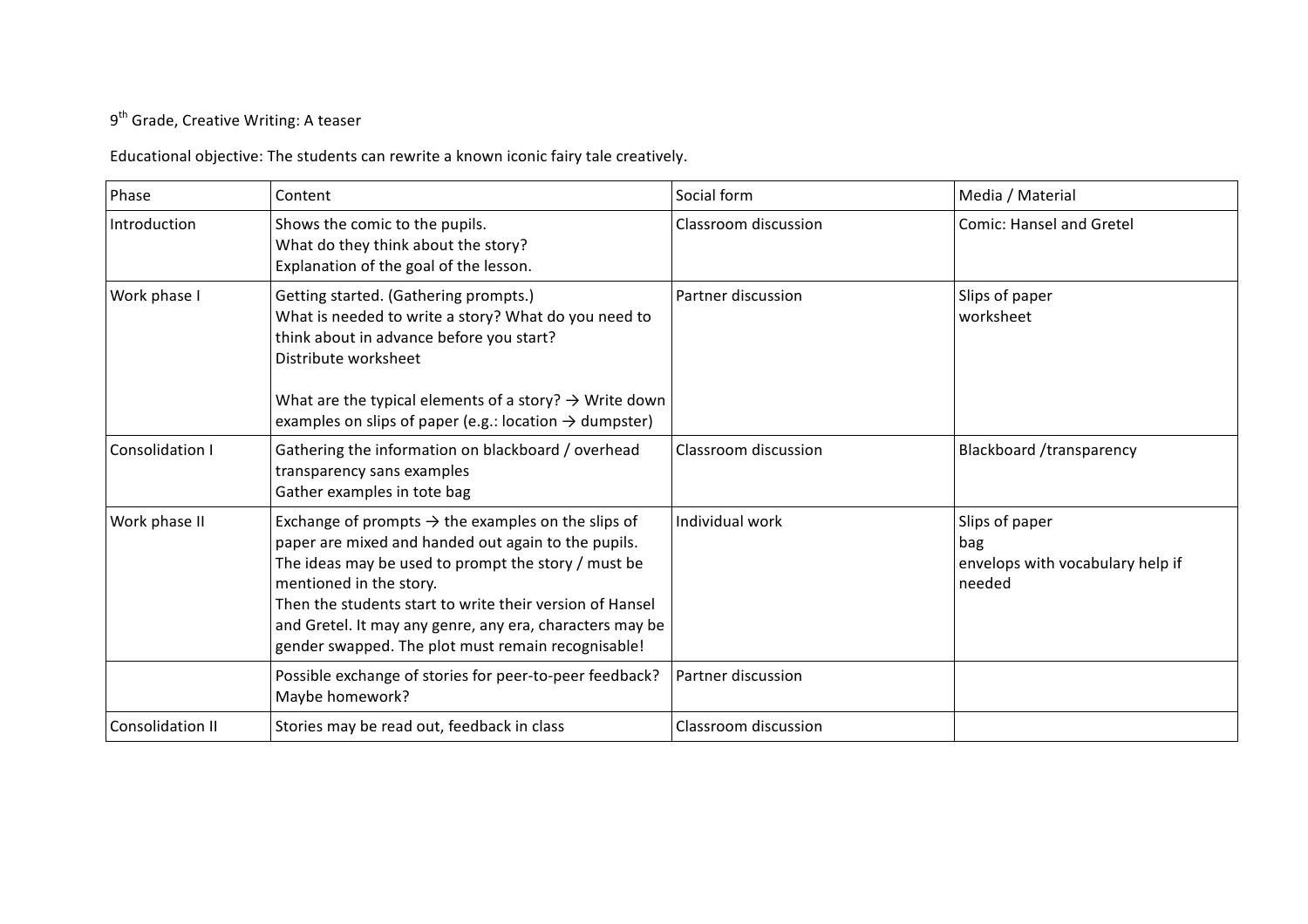

*Abbildung 1. Comic by Esmeralda Maneggs*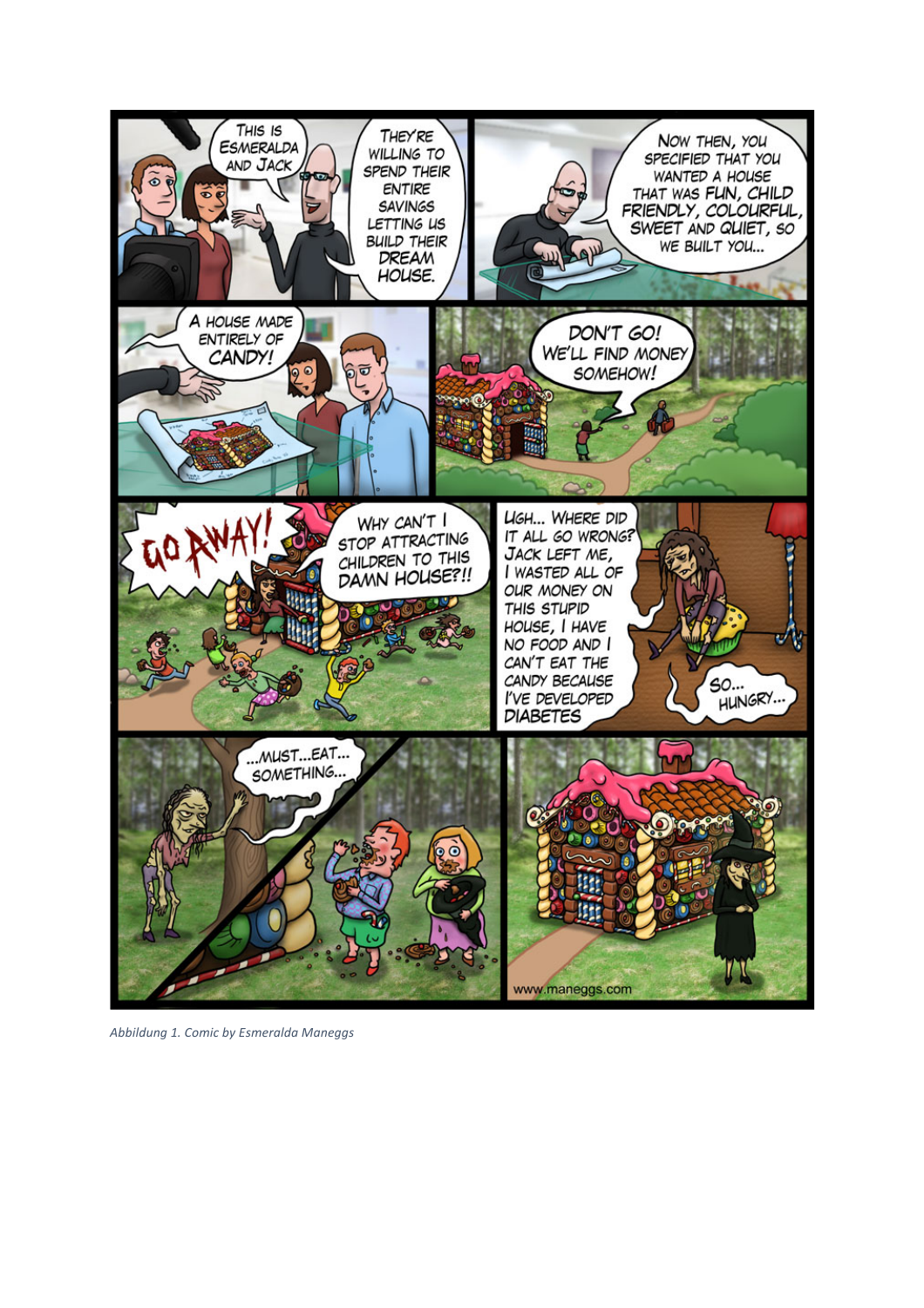# Worksheet: Elements of a Story

Before you write a story it can be wise to plan ahead. The least you should do is figuring out the key elements of your story.

Those key elements are needed to write a story. After you read the comic version of Hansel and

Gretel try to identify with a partner the key elements.

Make some short notes.

Then, write an alternative example according to your group on your slip of paper.

| 1) Setting                                  | 1. 1) Genre |
|---------------------------------------------|-------------|
|                                             |             |
|                                             |             |
|                                             |             |
| 2) Characters (names and short description) |             |
| Character 1                                 | Character 2 |
|                                             |             |
|                                             |             |
|                                             |             |
|                                             |             |
|                                             |             |
| Character 3                                 | Character 4 |
|                                             |             |
|                                             |             |
|                                             |             |
|                                             |             |
|                                             |             |
| 3) Problem                                  |             |
|                                             |             |
|                                             |             |
|                                             |             |
| 4) Solution                                 |             |
|                                             |             |
|                                             |             |
|                                             |             |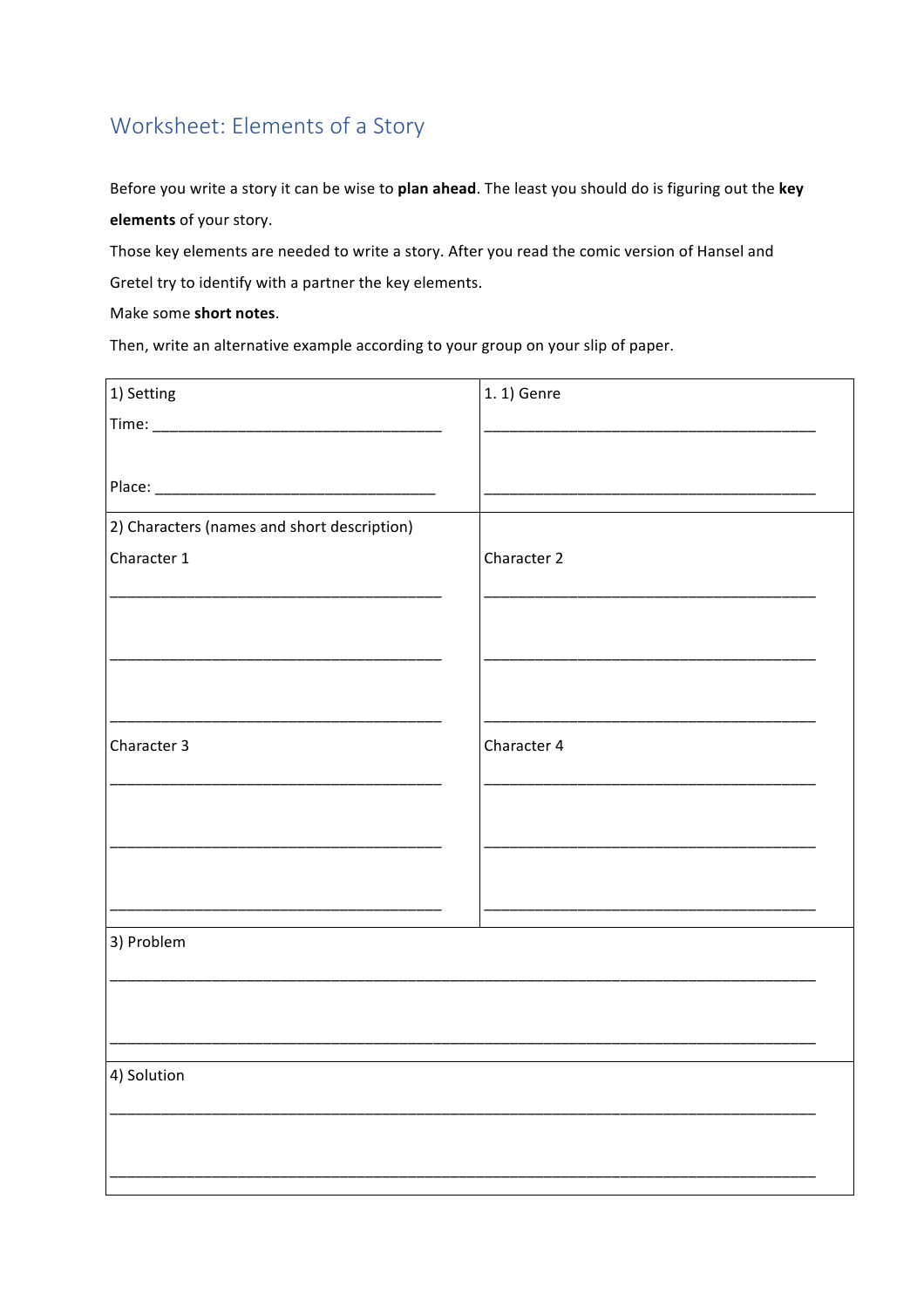| Word                                      | <b>Meaning</b>                                                                        | <b>Translation</b>                |  |  |  |
|-------------------------------------------|---------------------------------------------------------------------------------------|-----------------------------------|--|--|--|
| woodcutter                                | A person whose job is to cut down trees                                               | Holzfäller                        |  |  |  |
| dearth                                    | A lack of something                                                                   | Mangel                            |  |  |  |
| famine                                    | The lack of food                                                                      | Hungersnot                        |  |  |  |
| to persuade sb into<br>sth/into doing sth | To make sb do sth by giving them good reasons for<br>doing it                         | Überzeugen                        |  |  |  |
| to abandon                                | To leave sb behind you are responsible for without the<br>intention of returning      | Zurücklassen; jmd<br>fallenlassen |  |  |  |
| pebble                                    | A smooth round stone that is usually found near water                                 | Kieselstein                       |  |  |  |
| wicked                                    | Morally bad; mischievous                                                              | <b>Boshaft</b>                    |  |  |  |
| to feed someone up                        | To give someone more food than necessary with the<br>intention of them gaining weight | Mästen                            |  |  |  |
| breadcrumbs                               | Very small pieces of bread that can be used in cooking<br>or to leave a trail         | <b>Brotkrumen</b>                 |  |  |  |
| To leave a trail                          | To leave markings behind on a path to find a way back                                 | Eine Spur legen                   |  |  |  |
| treasure                                  | Something of value, e.g. gold or jewelry                                              | Schatz                            |  |  |  |
| Cannibalism                               | When a human eats human flesh                                                         | Kannibalismus                     |  |  |  |
| to escape                                 | To get away from a dangerous place or situation                                       | Flüchten; fliehen                 |  |  |  |
| cage                                      | A box made of wire or metal bars usually used to keep                                 | Käfig                             |  |  |  |

## Creative Writing: Cheat Sheet

Useful adjectives:

animals

| Adjective   | Synonyms                                                              |
|-------------|-----------------------------------------------------------------------|
| articulate  | eloquent, fluent, persuasive, expressive                              |
| bossy       | pushy, overbearing, controlling                                       |
| careful     | Cautious, alert, wary, diligent, scrupulous,<br>deliberate, attentive |
| defiant     | Resistant, obstinate, noncompliant                                    |
| energetic   | Animated, bouncy, bubbly, active                                      |
| honest      | Sincere, truthful, frank, open, straight                              |
| imaginative | creative, inspired, inventive, resourceful                            |
| joyful      | happy, cheerful, jolly, joyous                                        |
| messy       | dirty, grubby, grimy                                                  |
| scary       | heinous, terrifying, cruel, disgusting, eerie                         |
| tricky      | sharp, sly, deceitful, calculating                                    |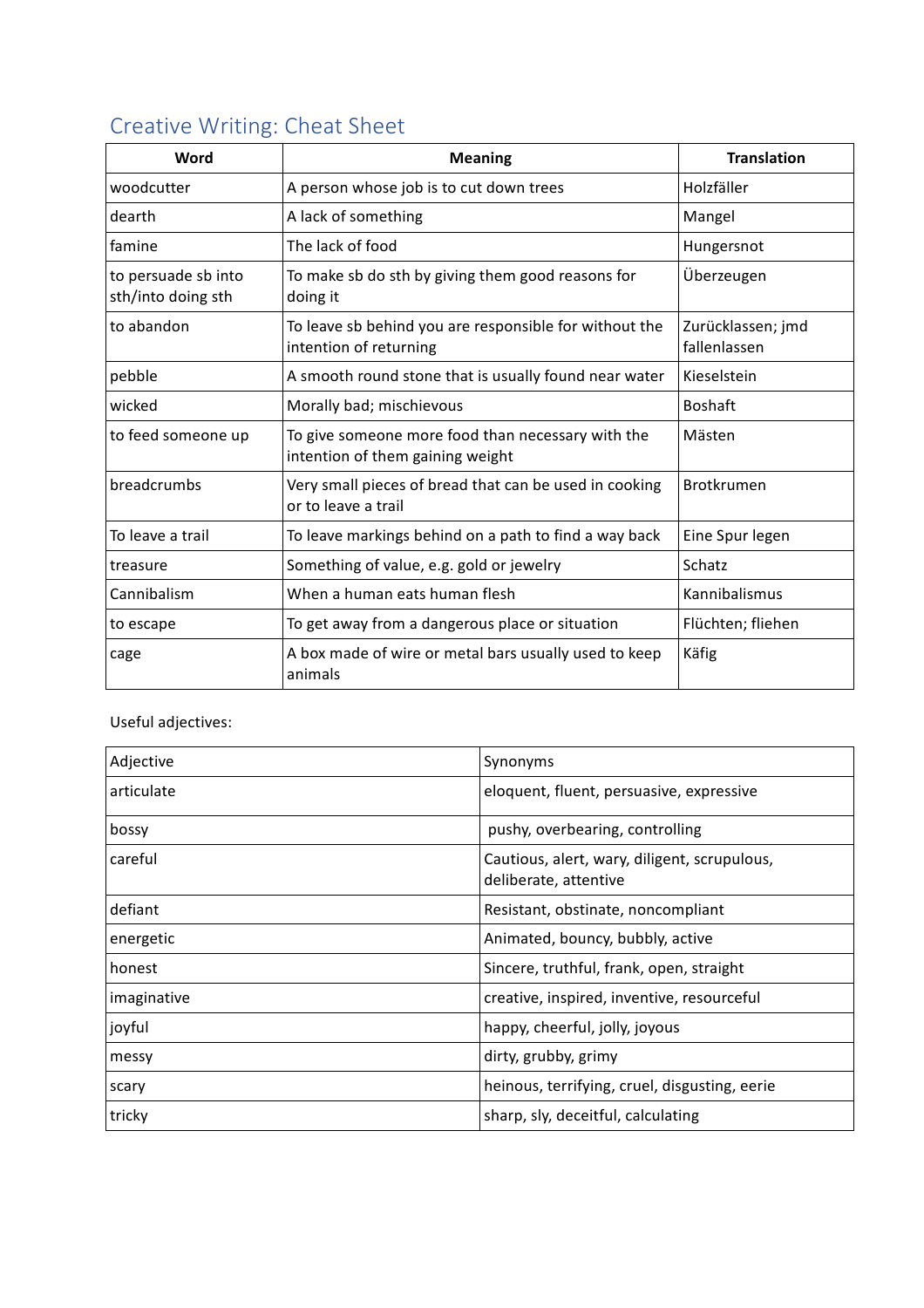## Creative Writing: Cheat Sheet

To write a story you should be aware of some key elements. Those are:

#### setting and genre

This point defines when and where your story takes place, and in which genre. You can go completely wild. A steampunk story in space taking place in 1894? Done! A grim, dystopian setting taking place in the far future? Whatever floats your boat!

**Characters** 

A lot of authors and readers agree: good characters make or break a story. Make them interesting, describe them with a few adjectives, similes, or metaphors. Hansel can be as clever as a fox, for example. Your witch can be beautiful. Remember: creativity is allowed. Just make sure that your story remains recognisable!

the problem of your story

For Hansel and Gretel the problem is, of course, the witch who tries to eat the children. Or maybe it is the famine destroying the land. It could be a sign of the apocalypse, after all, since famine is known to be a sign of the end of the world. Quite simply, it could also be an economical, social, or financial problem. It might be easiest to go with the plot of the story but here, as well, you can vary the emphasis of your story.

the solution

Now, violence is of course seldom a solution - unless absolutely necessary in self-defense. Depending on your emphasis on the problem there might be a different solution (and the children might find a different treasure in the witch's house).

Structure

This is important. It sounds silly but remember that every story has a beginning, a middle, and an end.

And, as a friendly reminder, add detail. As you can see, there is a lot of difference in detail! So don't



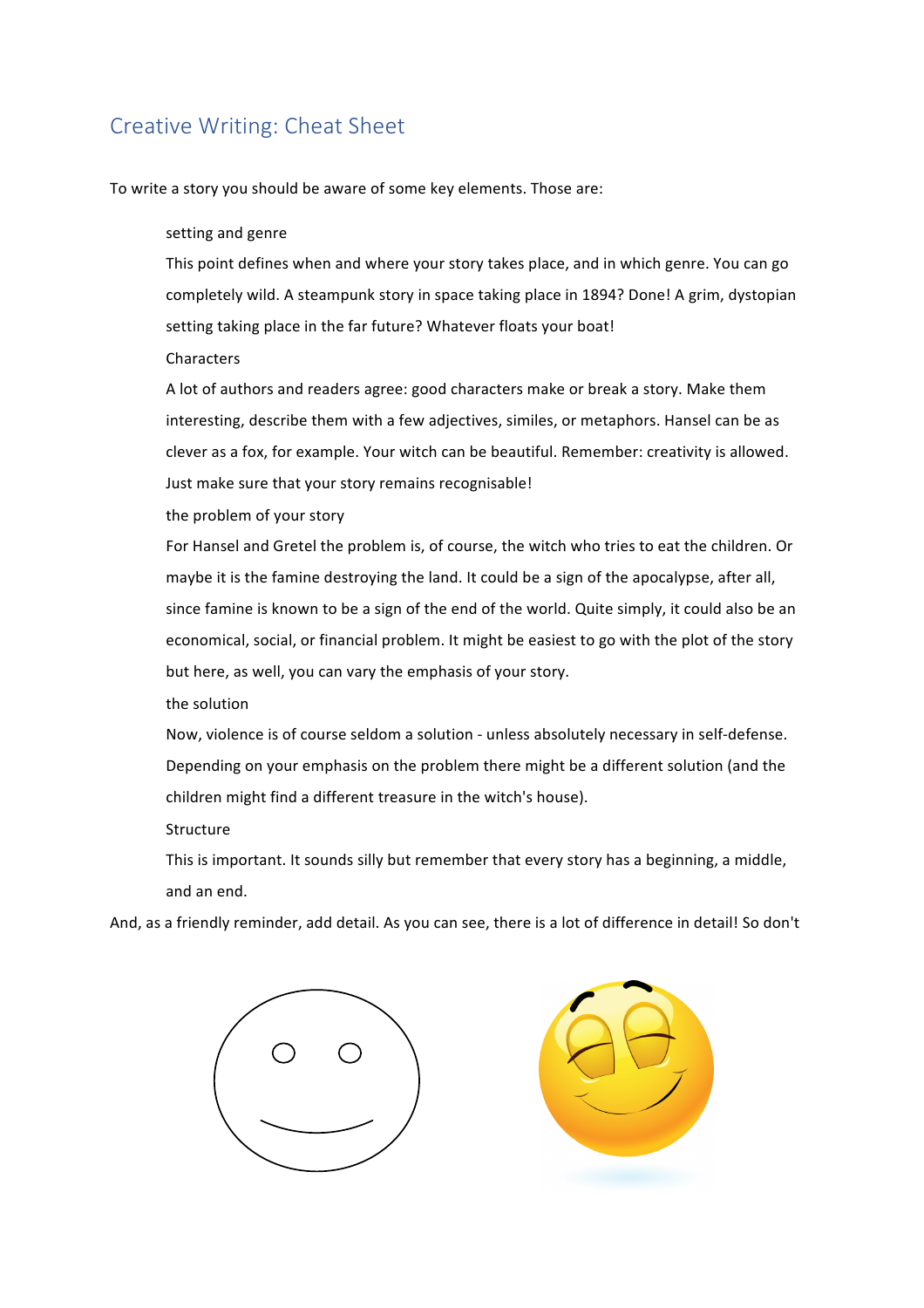be cheap with your descriptions!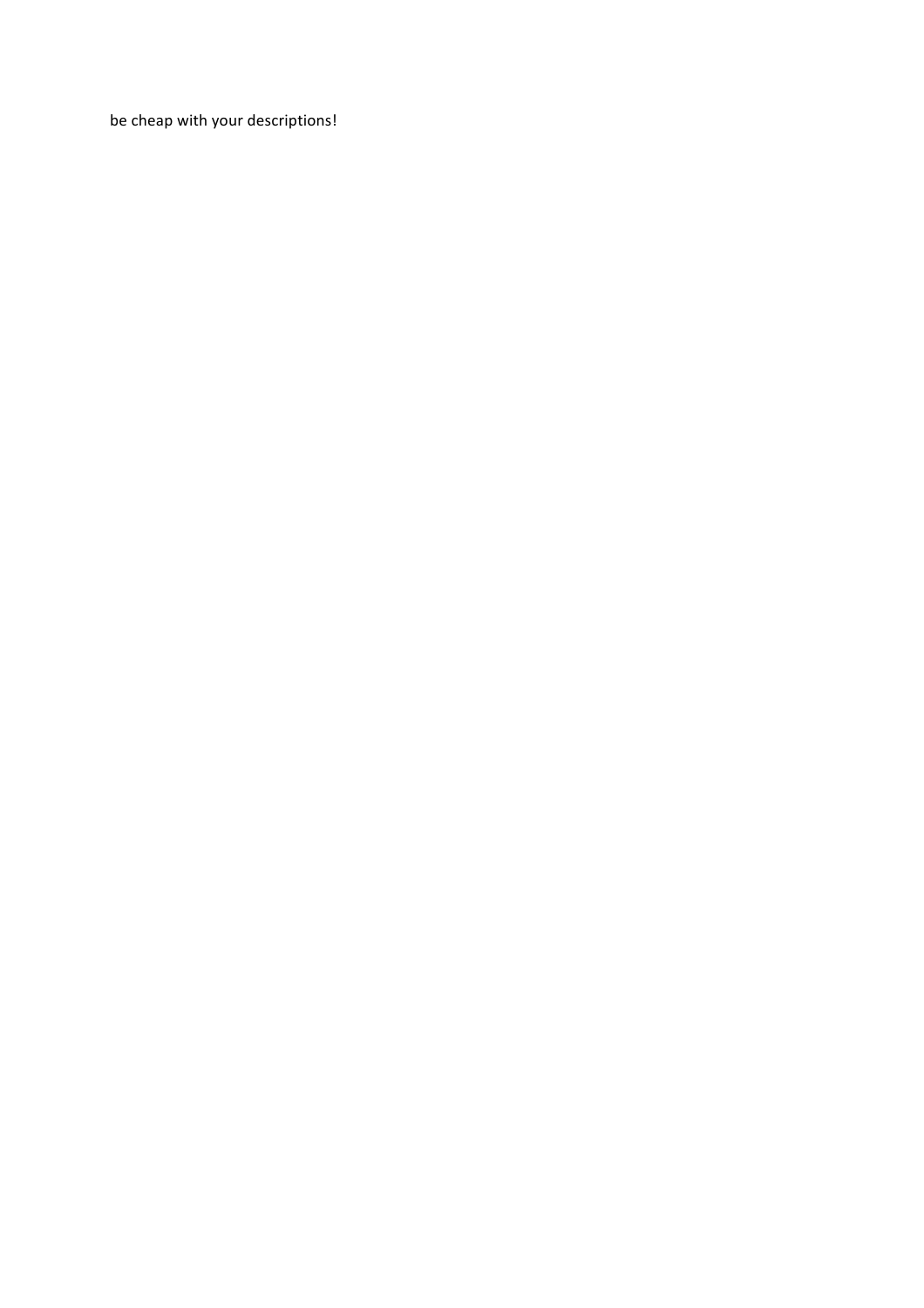## 9<sup>th</sup> Grade, Creative Writing: Character Building

Educational objective: The pupils learn how to construct a complex character to develop their writing competence, and to become acquainted with important aspects when analysing characters.

| Phase                  | Content                                                                                                                                                                | Social form          | Media / Material                              |
|------------------------|------------------------------------------------------------------------------------------------------------------------------------------------------------------------|----------------------|-----------------------------------------------|
| Introduction           | Tell me a story without a character. Without any<br>sentient being.                                                                                                    | Classroom discussion |                                               |
| Work phase I           | Take three papers. On blue write a profession, on<br>green a trait, and on cream an action. Then we will<br>exchange them.                                             |                      | Different coloured paper,<br>three bowls/bags |
| Work phase II          | Read your notes. Ask a few pupils about their<br>combinations. Take out a pen and a piece of paper.<br>Answer the following questions about your character<br>quickly! |                      | Pen<br>paper                                  |
| <b>Consolidation I</b> | Describe your character to your neighbour. Get<br>feedback. E.g.: good character traits? Well described?<br>Illustrated character through their deeds?                 | Partner work         |                                               |
| Work phase III         | Imagine your character in this situation:<br>They had to make sure that no one noticed                                                                                 |                      | Pen and Paper                                 |
| Consolidation II       | Read out portraits                                                                                                                                                     |                      |                                               |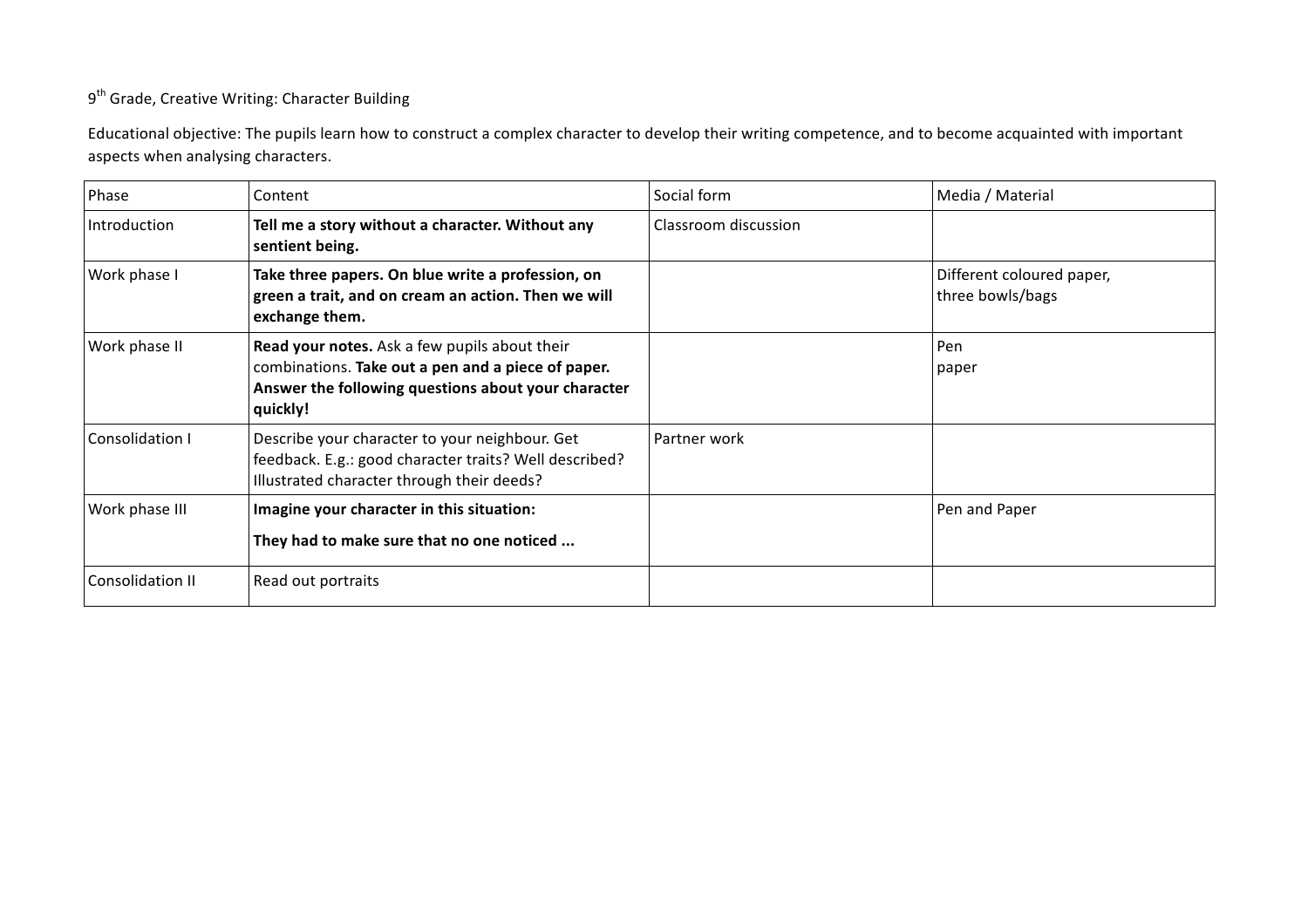## 9<sup>th</sup> Grade, Creative Writing: Plotting

Educational objective: The pupils learn how to construct a plot and how to differentiate a plot from a story.

| Phase                    | Content                                                                                                                                                                                                                                                                                                                                                                                                                                                                                                                                                                                                                                                                                                                                                                                                        | Social form             | Media / Material                                                                                                                                                                                                                                                                                                   |
|--------------------------|----------------------------------------------------------------------------------------------------------------------------------------------------------------------------------------------------------------------------------------------------------------------------------------------------------------------------------------------------------------------------------------------------------------------------------------------------------------------------------------------------------------------------------------------------------------------------------------------------------------------------------------------------------------------------------------------------------------------------------------------------------------------------------------------------------------|-------------------------|--------------------------------------------------------------------------------------------------------------------------------------------------------------------------------------------------------------------------------------------------------------------------------------------------------------------|
| Introduction             | Can anyone spot the difference between these two sentences?<br>Pupils learn that:<br>- plot develops through the actions of the characters<br>- plot is a logical/causal progression of events which lead to change in the<br>story world<br>- story is what happens                                                                                                                                                                                                                                                                                                                                                                                                                                                                                                                                           | Classroom<br>discussion | "Story: The king died. The queen died.<br>Plot: The king died and then the queen died of grief.<br>E.M. Foster"                                                                                                                                                                                                    |
| Work phase I             | Distribute well known examples of pop culture. Pupils are to determine<br>the plot and/or title. Unknown examples may be exchanged.<br>Given Example: Romeo & Juliet<br>Plot: Two teenagers fall in love. Because their families are enemies their<br>relationship is forbidden. Because of the bloody feud the boyfriend is<br>exiled and the girlfriend then fakes her death to be reunited with him.<br>Because the boyfriend never got the letter which should have informed<br>him of the plan he returns and commits suicide at the church. When the<br>girlfriend awakes and sees him dead she commits suicide as well. Because<br>of that the two families reunite over losing their children.<br>Story: Two teenagers fall in love despite their families being enemies. Both<br>die. Families unite. | Pair work               | 14 pieces of paper with written examples<br>This should include stories that are either popular at<br>the moment, or have been read in class before.<br>Instead of pair work it can be modelled as another<br>classroom discussion, or group work. It can even be<br>competitive - who can figure out most titles? |
| Consolidation I          | Pupils read out their plots. The class must guess the film or book it has<br>been taken from.                                                                                                                                                                                                                                                                                                                                                                                                                                                                                                                                                                                                                                                                                                                  | Classroom<br>discussion |                                                                                                                                                                                                                                                                                                                    |
| Working phase II         | Pupils develop their own plot in short notes.                                                                                                                                                                                                                                                                                                                                                                                                                                                                                                                                                                                                                                                                                                                                                                  |                         | Story Dice for scaffolding<br>Their own crafted character                                                                                                                                                                                                                                                          |
| <b>Consolidation II</b>  | Give your partner feedback on their rough plot. Use the handout to help<br>you give meaningful feedback                                                                                                                                                                                                                                                                                                                                                                                                                                                                                                                                                                                                                                                                                                        |                         | Handout: Plot and Story + Feedback                                                                                                                                                                                                                                                                                 |
| <b>Working Phase III</b> | Develop your plot further and start to write down your story. You may<br>start ab ovo, in medias res, or at the end.                                                                                                                                                                                                                                                                                                                                                                                                                                                                                                                                                                                                                                                                                           |                         |                                                                                                                                                                                                                                                                                                                    |
| <b>Consolidation III</b> | Pupils read out their stories in the plenum. Pupils refer to the feedback<br>sheet to give positive feedback.                                                                                                                                                                                                                                                                                                                                                                                                                                                                                                                                                                                                                                                                                                  |                         |                                                                                                                                                                                                                                                                                                                    |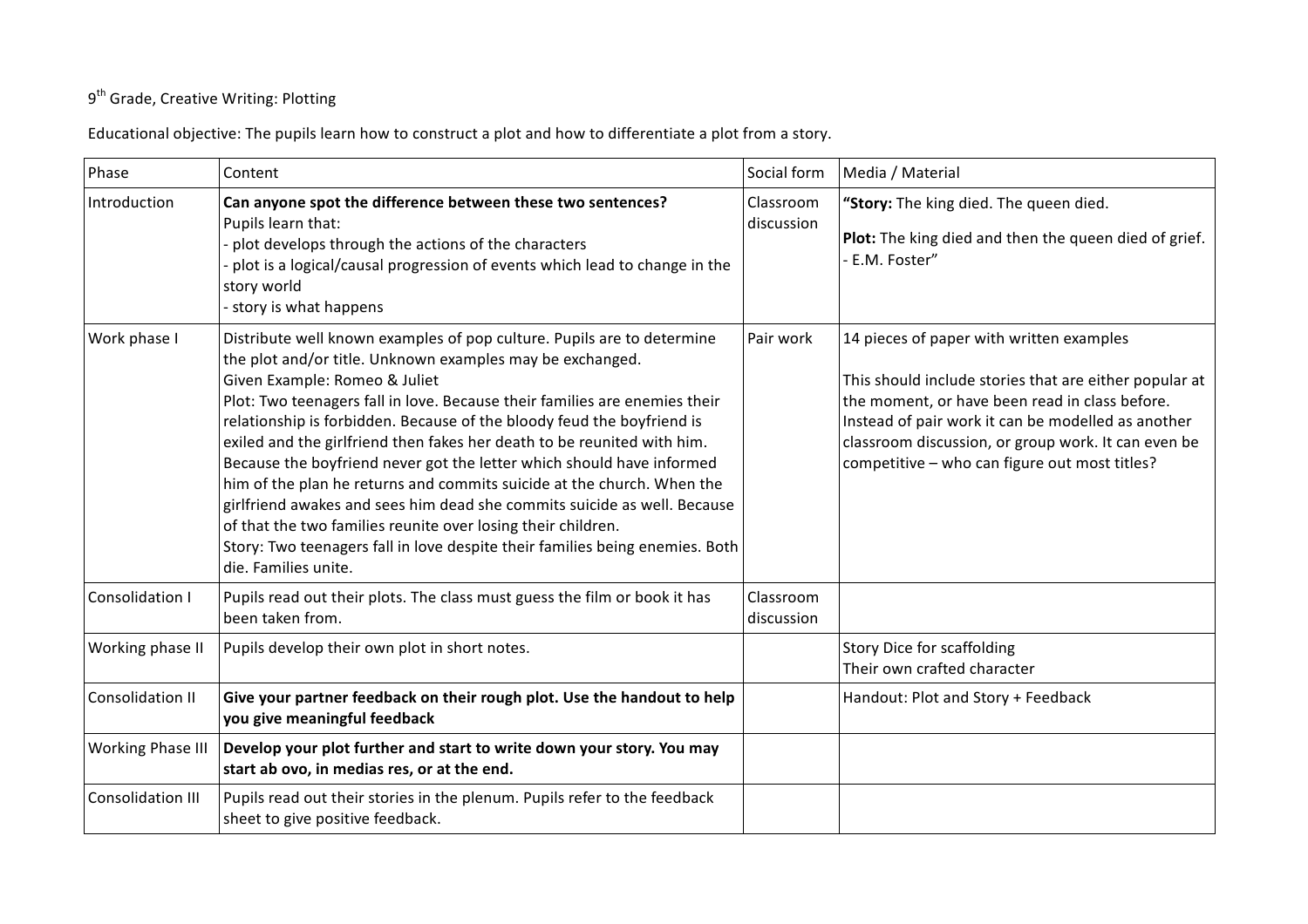# Handout: Plot and Story

## **Classical definition of a short story**

=> a story that can be read in one sitting (Edgar Allan Poe) and thus is:

- Short
- concentrates on a single incident<sup>1</sup>
- single setting
- single plot
- small cast of characters (1-2)
- covers a short period of time
- concerned with creating a single dynamic/dramatic effect

Another classic definition of plot is based on Aristotle and developed by Gustav Freytag:



### **Plot**

Plot = a series of *related* events, linked to characters, that lead to permanent change in the world of the story

**Story:** The king died. The queen died.

**Plot:** The king died and then the queen died of grief.

#### - E.M. Foster

### **Setting**

The time, place and social/cultural environment in which a story takes place!

"Every story would be another story, and unrecognizable, if it took up its characters and plot and *happened somewhere else."*

- Eudora Welty

## **Characterisation**

  $1$  incident – Begebenheit; Ereignis